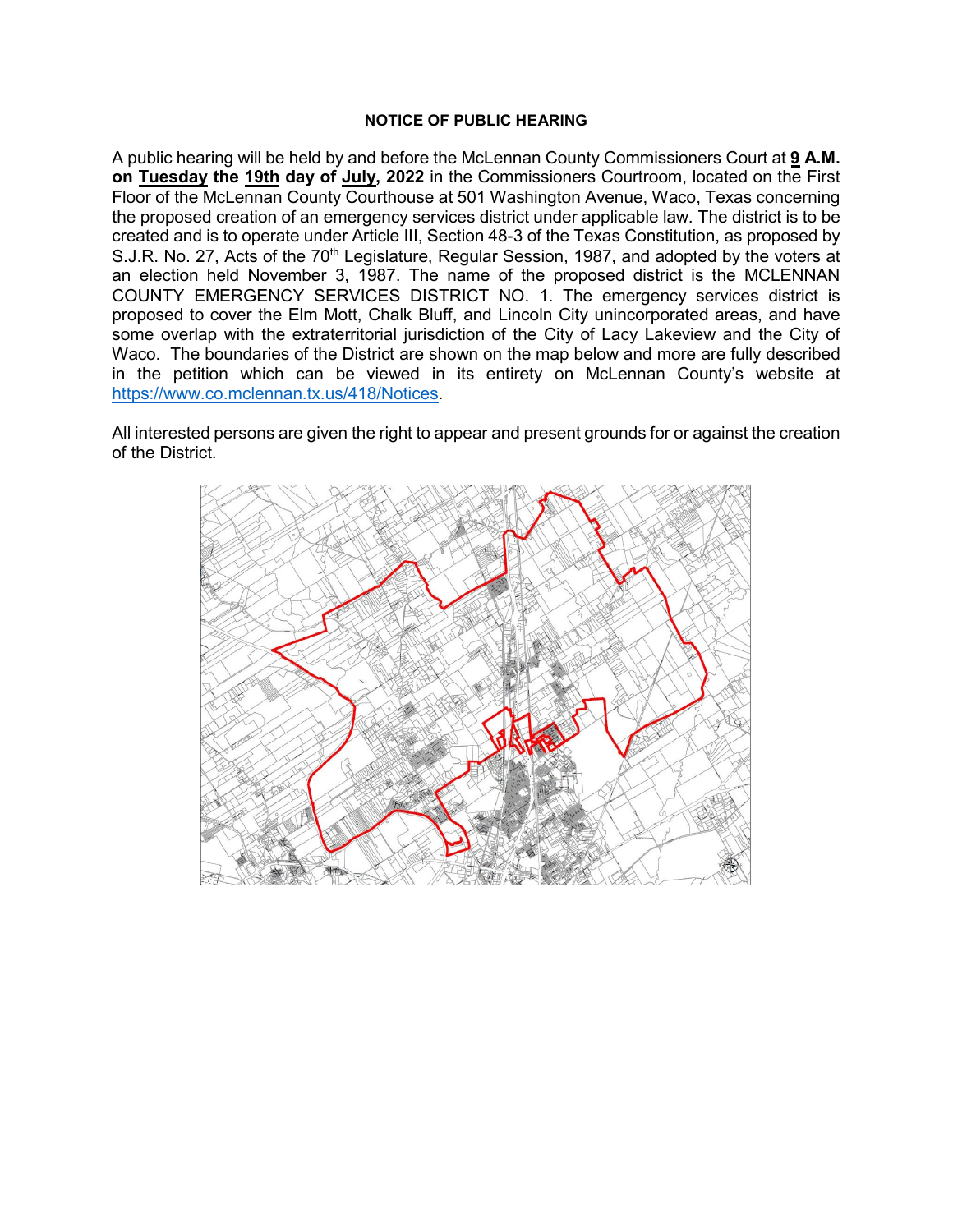## **PETITION FOR CREATION OF EMERGENCY SERVICES DISTRICT**

 **§** 

 **§** 

**THE STATE OF TEXAS § IN THE COMMISSIONER'S COURT § OF COUNTY OF MCLENNAN § MCLENNAN COUNTY, TEXAS**

## **TO THE HONORABLE COUNTY JUDGE AND COMMISSIONERS OF SAID COURT:**

NOW COME 100 or more qualified voters who own taxable real property in McLennan County, Texas pursuant to Texas Health & Safety Code, Section 775.011, requesting the creation of an Emergency Services District and would respectfully show the following:

**I.**

That the proposed McLennan County Emergency Services District No. 1 (the "District") will be created and operated under the provisions of Article III, Section 48-e of the Constitution of Texas and Chapter 775 of the Health & Safety Code of the State of Texas.

**II.**

That the name of the proposed District shall be "MCLENNAN COUNTY EMERGENCY SERVICES DISTRICT NO. 1."

### **III.**

That the area of the District does not overlap the boundaries of any other emergency services district, and will generally include portions of the extraterritorial jurisdictions of the City of Waco and the City of Lacy Lakeview. The boundaries of the District are more particularly described by the description attached as **Exhibit "A"**, which is attached hereto and incorporated herein for all purposes, and generally shown on the attached sketch in **Exhibit "A-1".**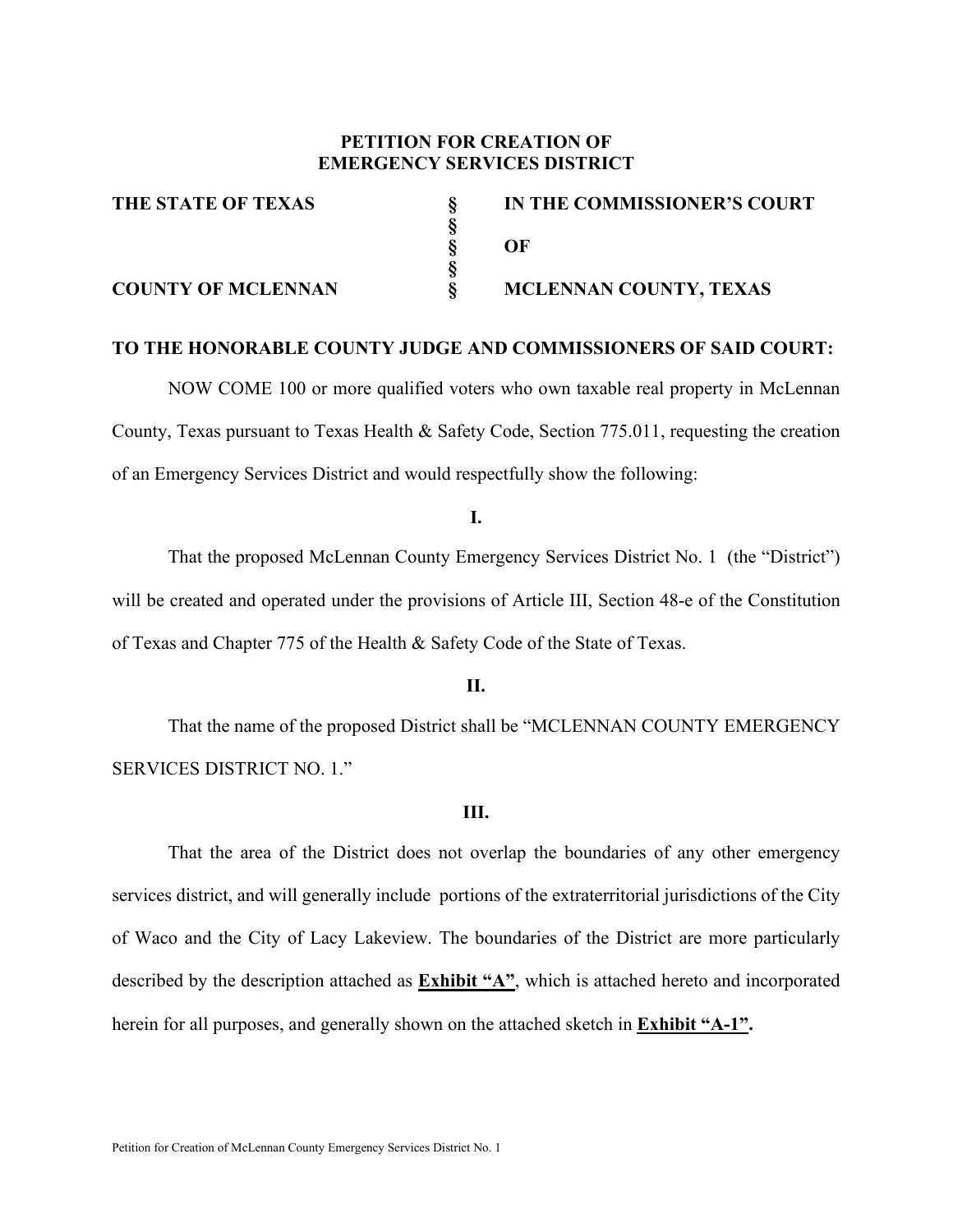The District will provide emergency services in response to any emergency situation in accordance with the authority granted to emergency services districts under Chapter 775 of the Texas Health & Safety Code.

### **V.**

The creation of the District complies with Section 775.0205 of the Texas Health & Safety Code.

### **VI.**

That Casey Perry, who resides at 280 Northwood Ave., Waco, Texas 76705, and Michael Ballerino, who resides at 780 Wayside Dr., Waco, Texas 76705, (collectively, "Petitioners"), agree and obligate themselves to pay the cost incident to the formation of the District, including the costs of publishing notices, election costs, and other necessary and incidental expenses, such cost not to exceed one hundred fifty (\$150.00) dollars, to McLennan County as required by Section 775.013(b) of the Texas Health & Safety Code.

#### **VII.**

The City of Waco and the City of Lacy Lakeview are the only municipality whose consent must be obtained under Section 775.014 of the Texas Health & Safety Code.

#### **VIII.**

The signatures required by the Texas Health & Safety Code, Section 775.011, for the creation of McLennan County Emergency Services District No. 1 are attached on **Exhibit "B"**.

WHEREFORE, PREMISES CONSIDERED, Petitioners pray that such notices be issued by the County Clerk of McLennan County as required by law; that a public hearing be held on this petition in the county; and that, after the hearing, the Commissioners Court of McLennan County grant this petition and call a special election regarding the creation of the District.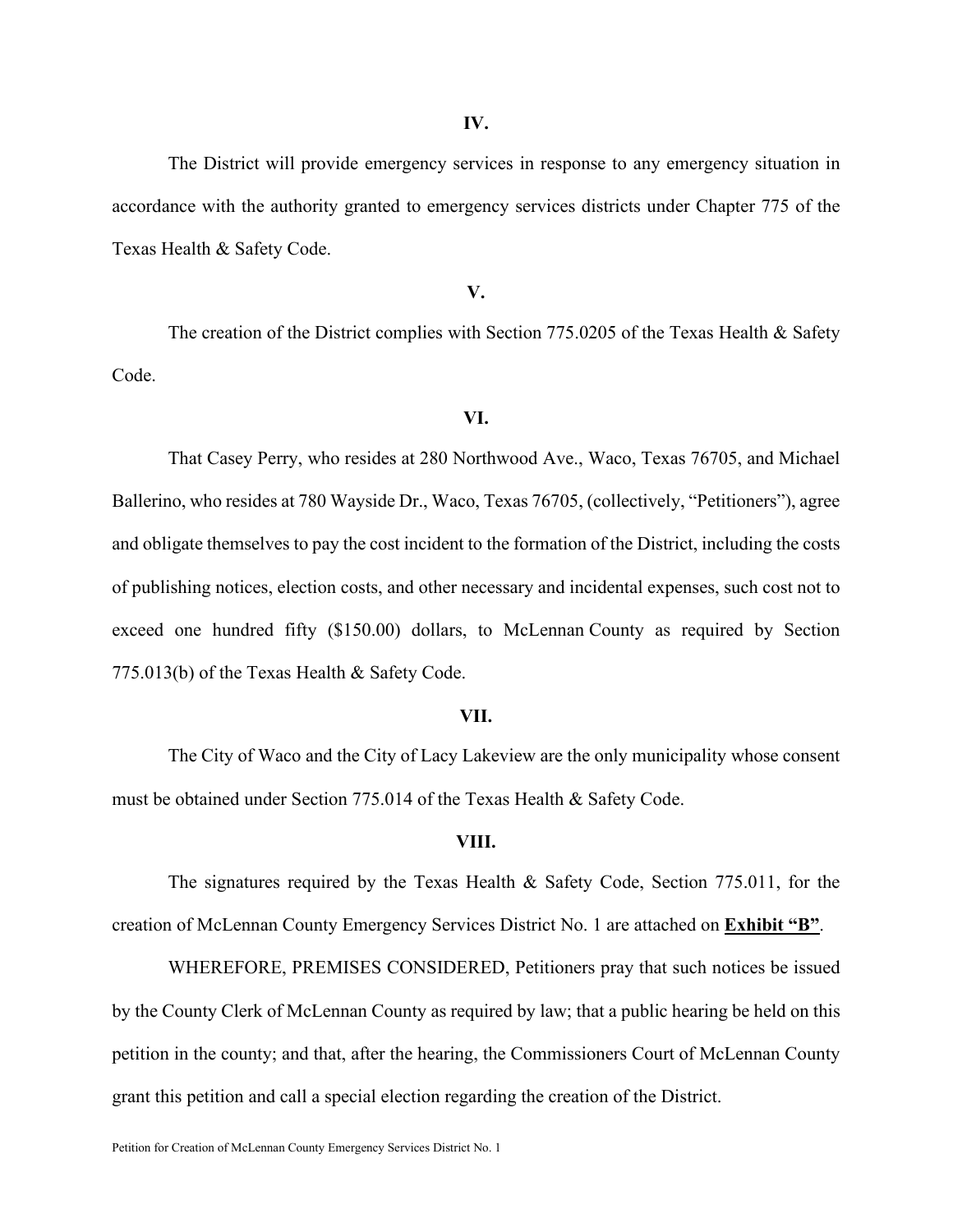RESPECTFULLY SUBMITTED this day of 2022.

 $\mathcal{A}$ 

 $\sim$ 

 $\cdot$ 

PETITIONERS;  $\begin{array}{c}\n\mathbf{By} \\
\hline\n\mathbf{By}\n\end{array}$ Printed Name: m By:

Printed Name: Michael Ballerino

ACCEPTED BY COMMISSIONERS COU ACCEPTED BY COMMISSIONERS CO<br>THIS LOAY OF **NAY 1989** Scowm delton

 $\bar{z}$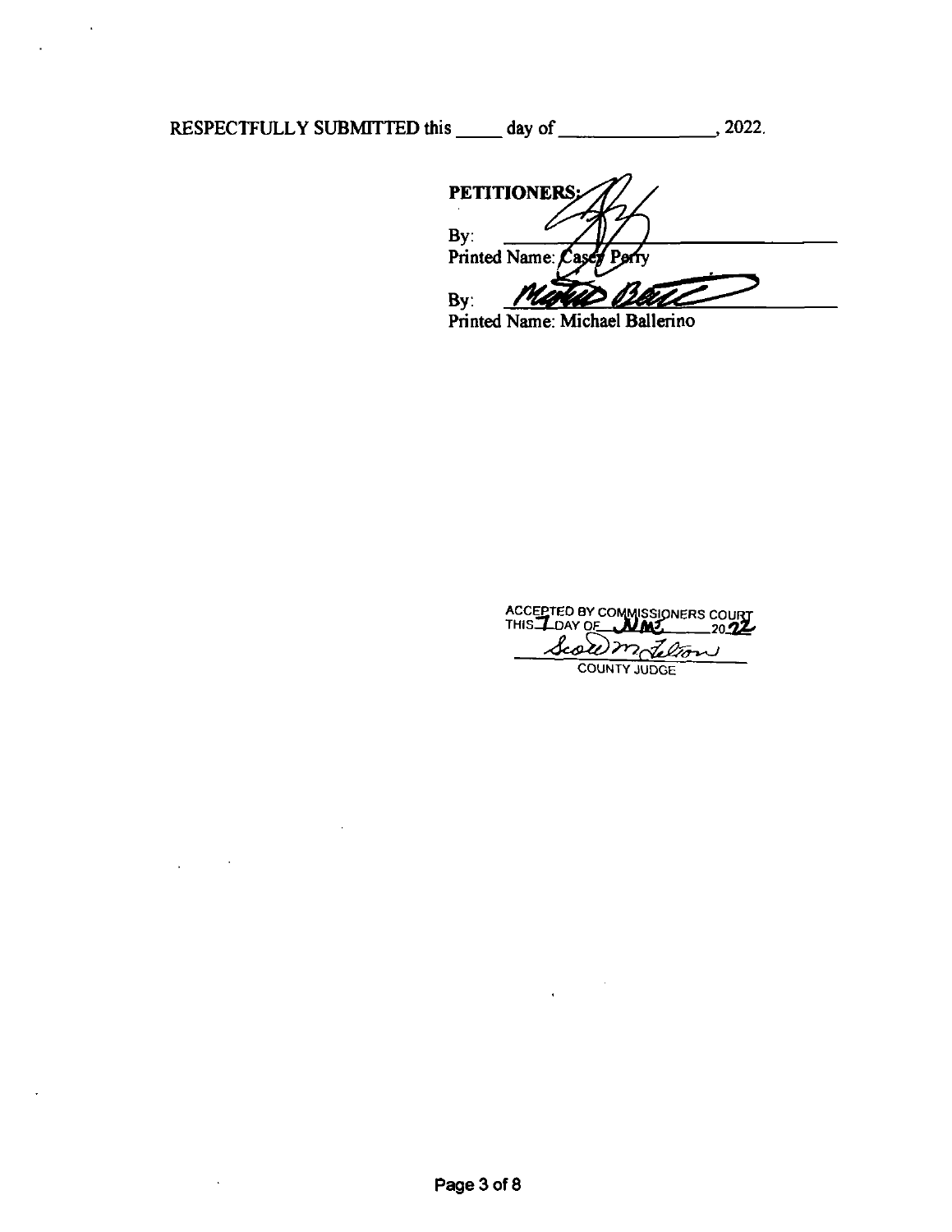## **Exhibit "A"**

## **Description of Proposed McLennan County Emergency Services District No. 1**

## **Boundary Description**

Description by meets and bounds for McLennan County Emergency Service District #1

Emergency Service District #1 is made up of 4 none contiguous parts and being described as follows and shown on the map attached as Exhibit A-1:

## Part 1

Beginning at a point called the north east corner of a 2 acre tract owned by Alisa Kyev Johnson by deed file number 2011009124 of the McLennan County deed records.

Thence N56-9-17E a distance of 4.7' Thence N55-10-47E a distance of 14.82' Thence N57-10-5E a distance of 2.92' Thence N58-20-53E a distance of 2.08' Thence along a curve to the right radius of 122.53' for a arc distance of 185.27' cord bears S78-46-51E with a cord distance of 168.12' to a point in the west line of Mesquite Tree and the north east line of the Alisa Kyev Johnson 3.896 acre tract Thence along the west line of said road S32-16-24E a distance of 34.89' Thence S32- 16-17E a distance of 152.88' to a point for corner being the south east corner of the Alisa Kyev Johnson 2 acre tract. Thence S32-7-6E a distance of 308.75' Thence S56-18-4W a distance of 76.59' to the north east corner of lot 1 block 1 of the Marie Addition recorded in Volume 747 page 867 of the McLennan County deed records. Thence S56-18-4W a distance of 747.04' to the north west corner of lot 10 block 1 of the Marie Addition. Thence N31-57-53W a distance of 361.96' Thence N32-2-34W a distance of 300.01' Thence S56-12-10W a distance of 553.12' Thence S32- 18-20E a distance of 117' Thence S49-56-52E a distance of 44.59' Thence S32-8-28E a distance of 709.55' Thence S31-22-27E a distance of 367.04' Thence S35-59-37E a distance of 206.6' Thence S57-25-45W a distance of 40' Thence N32-34-17W a distance of 70' Thence N32-34-20W a distance of 8' Thence N37-39-40W a distance of 44.94' Thence N34-26-38W a distance of 19.75' Thence N32-9-7W a distance of 59.77' Thence N32-11-49W a distance of 420.83' Thence N32- 45-44W a distance of 429.27' Thence N31-13-2W a distance of 140.04' Thence N34-19-50W a distance of 90.13' Thence N53-11-1W a distance of 46.01' Thence N32-17-59W a distance of 117' Thence N57-21-04W a distance of 463.108' Thence N32-38-45W a distance of 206.99' Thence N57-41-7E a distance of 428.5' Thence N33-29-56W a distance of 176.52' Thence N57-46-59E a distance of 966.65' Thence S32-54-9E a distance of 158.73' to a point in the start of a curve to the left with a radius of 421.97' arc distance of 139.69' Cord Bears S45-31-42E for a cord distance of 139.05' and to a point of the start of another curve to the left with a radius of 189.49' and an arc distance of 154.7' cord bears S81-29-53E for a cord distance of 150.44. Thence N61-43-6E for a distance of 66.381' Thence N57-47-48E for a distance of 58.21' to the point of beginning.

## Part 2

Beginning at a point called the south west corner of the World Hunger Relief Inc 15.86 acre tract also said point being in the north east line of a road called Spring Lake for the beginning point of the herein described tract. Thence N22-11-11W for a distance of 1294.8' Thence N66-34-43E for a distance of 751.68' Thence N0-22-27E for a distance of 126.87' Thence N62-12-39W a distance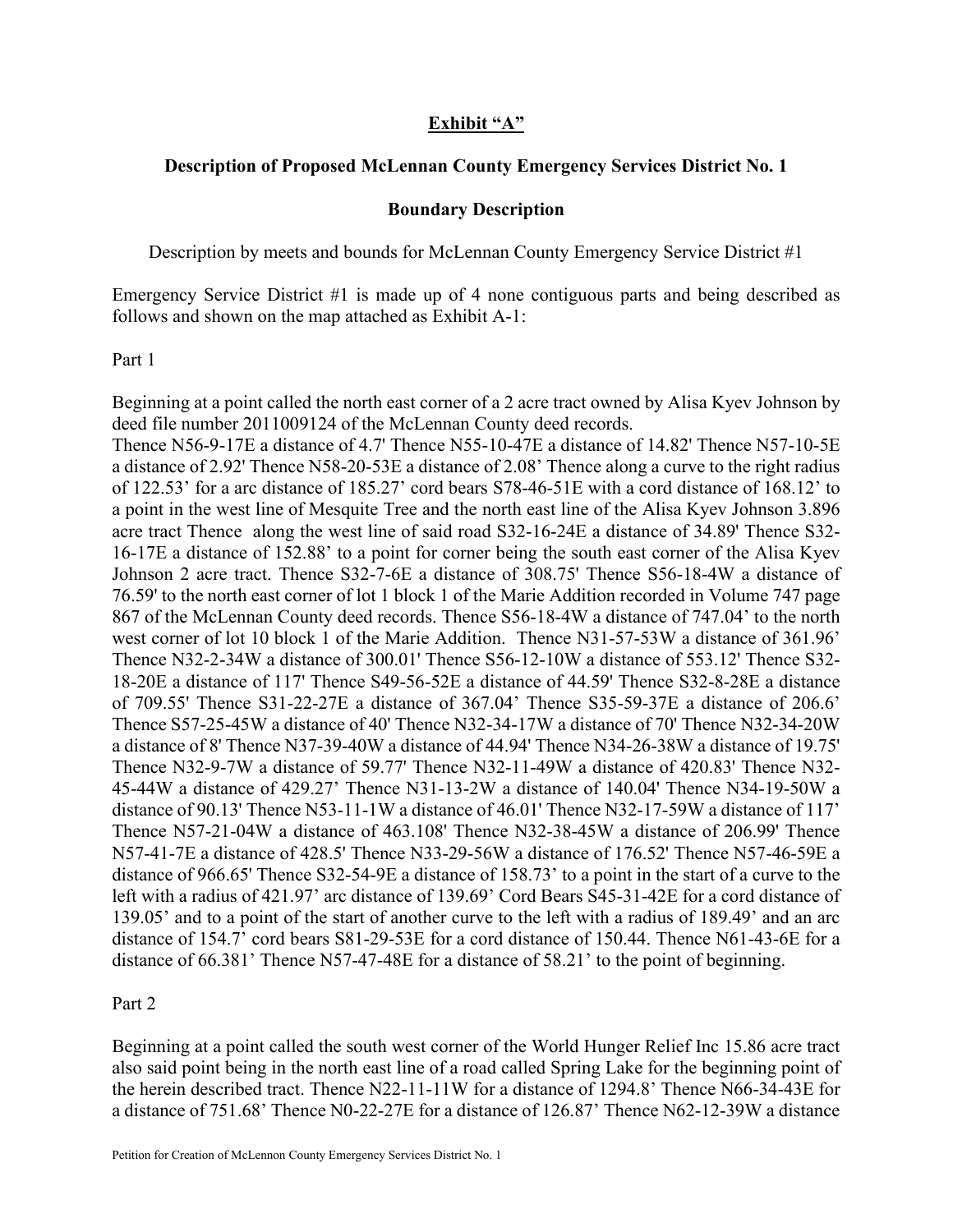of 556.94' Thence N56-33-32E a distance of 742.78' Thence S0-30-10W a distance of 1226.03' Thence N87-20-27E a distance of 123.54' Thence S0-19-24W a distance of 783.36' Thence S56- 25-54W a distance of 524.43' to the point of beginning.

## Part 3

Beginning at a point Thence S23-20-3E a distance of 1789.69' Thence S57-4-14W a distance of 180.21' Thence N32-25-1W for a distance of 81' Thence S57-53-49W a distance of 191.22' Thence S31-31-42E for a distance of 1253.03' thence N58-38-36E a distance of 48.37' Thence S33-31-47E a distance of 511.4' Thence S58-50-34W a distance of 510.84' Thence N33-38-32W a distance of 1160.56' Thence S76-11-47W a distance of 619.18' Thence N7-50-26E a distance of 451.5' Thence N6-39-41E a distance of 446.66' thence N5-24-0E for a distance of 708.70' Thence N3-26-14W for a distance of 361.99' Thence N68-44-56E for a distance of 73.5' Thence N29-21- 53E a distance of 77.32' N-37-22E a distance of 643.4' to the point of beginning.

### Part 4

Thence S71-37-23E a distance of 3372.32' Thence S32-5-57E a distance of 2752.79' Thence N68- 52-40E a distance of 579.7' Thence S32-10-48E a distance of 1117.93' Thence S59-19-45W a distance of 570.35' Thence S31-31-44E a distance of 2034.12' Thence S7-51-53W a distance of 281.37' Thence S57-50-38W a distance of 782.27' Thence S31-10-48E a distance of 4674.31' Thence N56-59-21E a distance of 788.15' Thence N25-6-37W a distance of 420.28' Thence N50- 20-34E a distance of 375.91' Thence N53-44-4E a distance of 752.88' Thence N11-51-46E a distance of 320.68' Thence N69-26-56E a distance of 347.68' Thence S10-59-26E a distance of 703.82' Thence N57-9-56E a distance of 1344.02' Thence S51-8-36E a distance of 92.98' Thence N89-12-5 E a distance of 120.34' Thence S32-29-22E a distance of 1008.3' Thence S32-29-22E a distance of 3195.60' Thence S14-58-39E a distance of 2595.06' Thence S27-43-2E a distance of 3251.95' Thence N89-20-0E a distance of 924.32' Thence S35-39-31E a distance of 1504.37' Thence S21-13-22E a distance of 2628.98' Thence S20-28-53W a distance of 1808.23' Thence S21-38-11E a distance of 474.3' Thence S12-45-43E a distance of 130.39' Thence S4-20-46W a distance of 260.53' Thence S18-30-43W a distance of 110.88' Thence S37-12-28W a distance of 155.75' Thence S19- 28-23WE a distance of 75.93' Thence S61-2-17W a distance of 3846.56' Thence S65-53-33W a distance of 3752.43' Thence S55-14-14W a distance of 1889.72' Thence S19-38-34W a distance of 2699.36' Thence N33-22-17W a distance of 642.84' Thence S56-41- 23W a distance of 175' Thence N33- 18-38W a distance of 200.2' Thence N56-41-21E a distance of 172.8' Thence N33-34-29W a distance of 1472.8' Thence N30- 59-50W a distance of 1418.61' Thence N4-5-25W a distance of 3622.19' Thence N50-14-32W a distance of 272.3' Thence S85- 29-10W a distance of 1623' Thence S4-58-6E a distance of 38.58' Thence S85-1-47W a distance of 161.64' Thence N7-46-0W a distance of 38.62' Thence S86-41-4W a distance of 545' Thence S54-25-47W a distance of 131.35' Thence S64-59-58E a distance of 169.45' Thence S32-5-0E a distance of 366.87' Thence S3-57-28E a distance of 601.85' Thence S85-52-2W a distance of 1037.65' Thence S4-31-36E a distance of 594.35' Thence N33-49-18W a distance of 81.76' Thence S57-33-58W a distance of 614.76' Thence S28-58-14E a distance of 1383. 48' Thence S3- 40-28E a distance of 689.66' Thence S56-30-7W a distance of 1894.37' Thence S56-12-6W a distance of 1292.05' Thence S55-55-39W a distance of 790.8' Thence N32-24-55W a distance of 732.9' Thence N56-38-29E a distance of 784.56' Thence S32-53-19E a distance of 665.65' Thence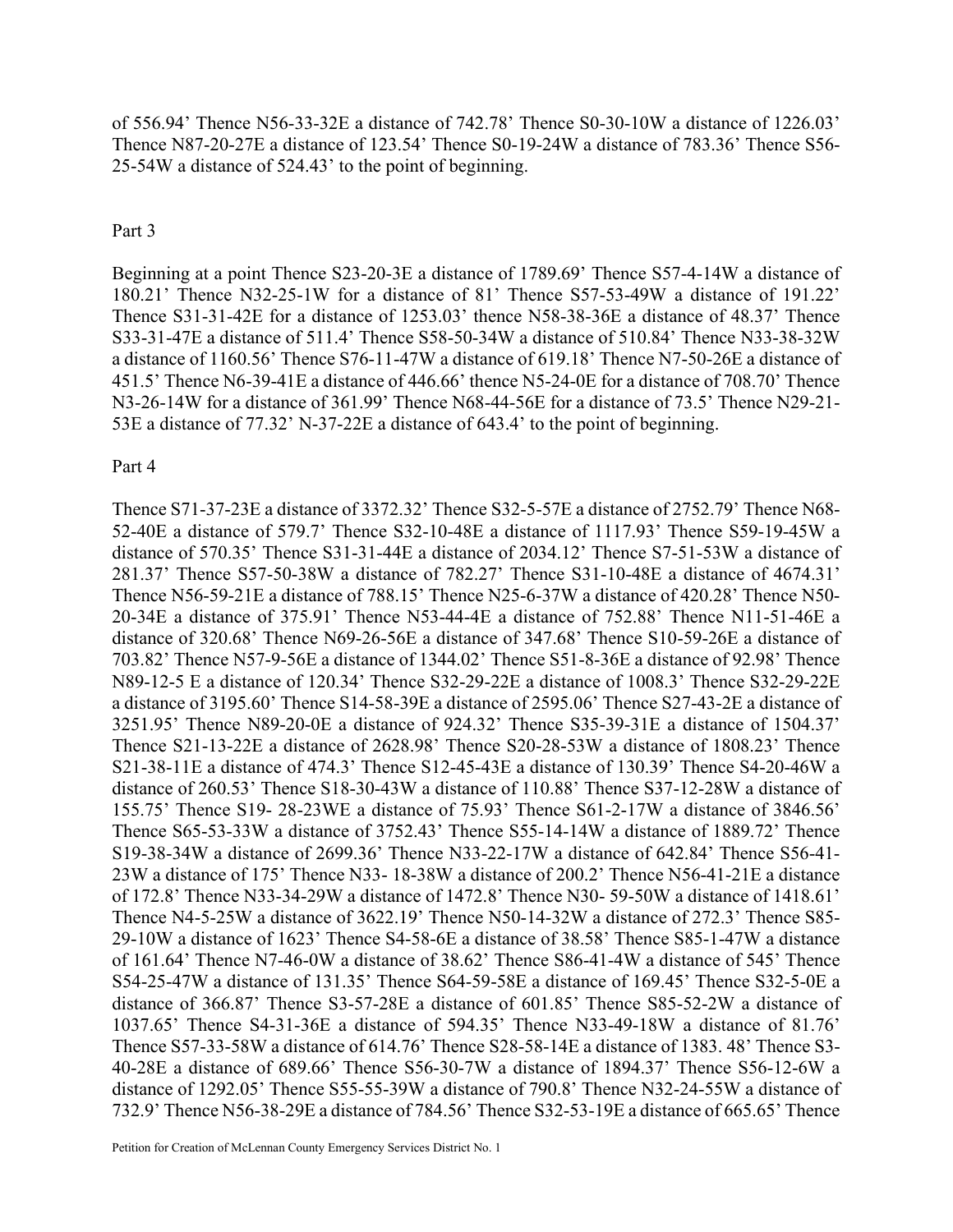N55-30-45 a distance of 1293.48' Thence N31-7-1W a distance of 1000.35' Thence N32-22-59W a distance of 1536.33' Thence S57-55-16W a distance of 1721.62' Thence S76-10-22W a distance of 67.65' Thence S57-45-54W a distance of 1117' Thence S32-4-56E a distance of 236.93' Thence S57-59-40W a distance of 316.28' Thence S4-59-33E a distance of 449.14' Thence N57-34-59E a distance of 239.26' Thence S32-14-44E a distance of 367.14' Thence S57-34-35W a distance of 440.34' Thence S65-31-51W a distance of 119.38' Thence S3-46-9E a distance of 778.18' Thence S57-53-19W a distance of 239.23' to the south west corner of that 0.576 acre tract sold to the State of Texas and recorded by file number 2011002519 in the McLennan County deed records. Said point also being in the west line of the north bound frontage road of IH35. Thence in a northerly direction along the west line of said frontage road to the north west corner of the 1.308 acre tract sold to the State of Texas in file number 2009033433 of the McLennan County deed records. Thence leaving the west line of the frontage road N80-44-19E along the south line of the 18.608 acre tract owned by PAMCO HUNT INC. recorded in file number 2011012407 for a distance of 735.21' to the east line of the M.K.&T. R.R. row. Thence north along the east line of said row going N4-22-56W for a distance of 3144.10' Thence S59-25-42W a distance of 1509.4' to a point in the west line of the north bound frontage of IH35. Thence crossing IH35, S70-23-57W a distance of 603.2' to the north east corner of the 0.816 acre tract to the State of Texas by file number 2010001094 of the McLennan County deed records. Thence N5-58-23E a distance of 658.38' Thence N2-16-49W a distance of 159.49' Thence S61-56-48W a distance of 347.41' to a point in the east line of Old Dallas Rd. Thence N4-32-9W along said east line a distance of 847.22' Thence S60-45-16W a distance of 312.32' Thence N30-41-22W a distance of 409.37' Thence S56-8-13W a distance of 325.755' Thence S52-1-6W a distance of 173.36' Thence S56-7-59W a distance of 2854.44' Thence S32-51-45E a distance of1967.6' Thence S56-1-57W a distance of 160.7' Thence S32-39-55E a distance of 1733.5' Thence S56-34-19W a distance of 2100.19' Thence S53-58- 51W a distance of 626.6' Thence S63-59-6W a distance of 70' Thence S85-17-29W a distance of 26.64' Thence N62-3-25W a distance of 19.42' Thence N42-40-55W a distance of 39.3' Thence N17-58-9W a distance of 87.83' Thence N10-19-15W a distance of 73.98' Thence N60-24-45W a distance of 55.74' Thence N87-36-35W a distance of 1052.67' Thence S0-11-35W a distance of 1067.34' Thence S11-51-37W a distance of 73.98' Thence S56-54-50W a distance of 63.65' Thence S57-51-59W a distance of 861.79' Thence S59-54-14W a distance of 84.73' Thence S43- 42-55W a distance of 263.85' Thence S72-33-36W a distance of 305.9' Thence S63-9-21W a distance of 263.76' Thence S55-26-39W a distance of 2914.33' to a point in the center of Gholson Rd. Thence south along the center of Gholson Rd to a point in the center of Gholson Rd at its intersection of a projected line being the south line of Cargill Meat Solutions 35.538 acre tract for corner. Thence S52-41-11W a distance of 61.52 to the south east corner of the said 35.538 acre tract. Thence continue along the south line of the Cargill 35.538 acre tract the following calls S60- 25-39W a distance of 330.29' Thence N39-34-35W a distance of 46.53' Thence N38-44-1W a distance of 1.55' Thence S71-18-57W a distance of 99.14' Thence S71-18-59W a distance of 1442.76' Thence S71-24-34W a distance of 194.65' Thence S71-27-49W a distance of 687.71' to the south west corner of the Cargill 35.538 acre tract said point being in the east bank of the Brazos River. Thence in a north westerly direction along the east bank of the Brazos River to a point being the south west corner of the Susan Ballew Ashcraft 133.884 acre tract described in deed file number 2005042959 of the McLennan County deed records for the north west corner of the herein described tract. Thence N70-3-59E along the said south line for a distance of 6831.9' Thence N11- 58-40E a distance of 1886.13' Thence N62-10-6E a distance of 7193.95' Thence N84-9-39E a distance of 306' Thence N35-36-42E a distance of 454' Thence N46-53-59E a distance of 3818.5' to the point of beginning.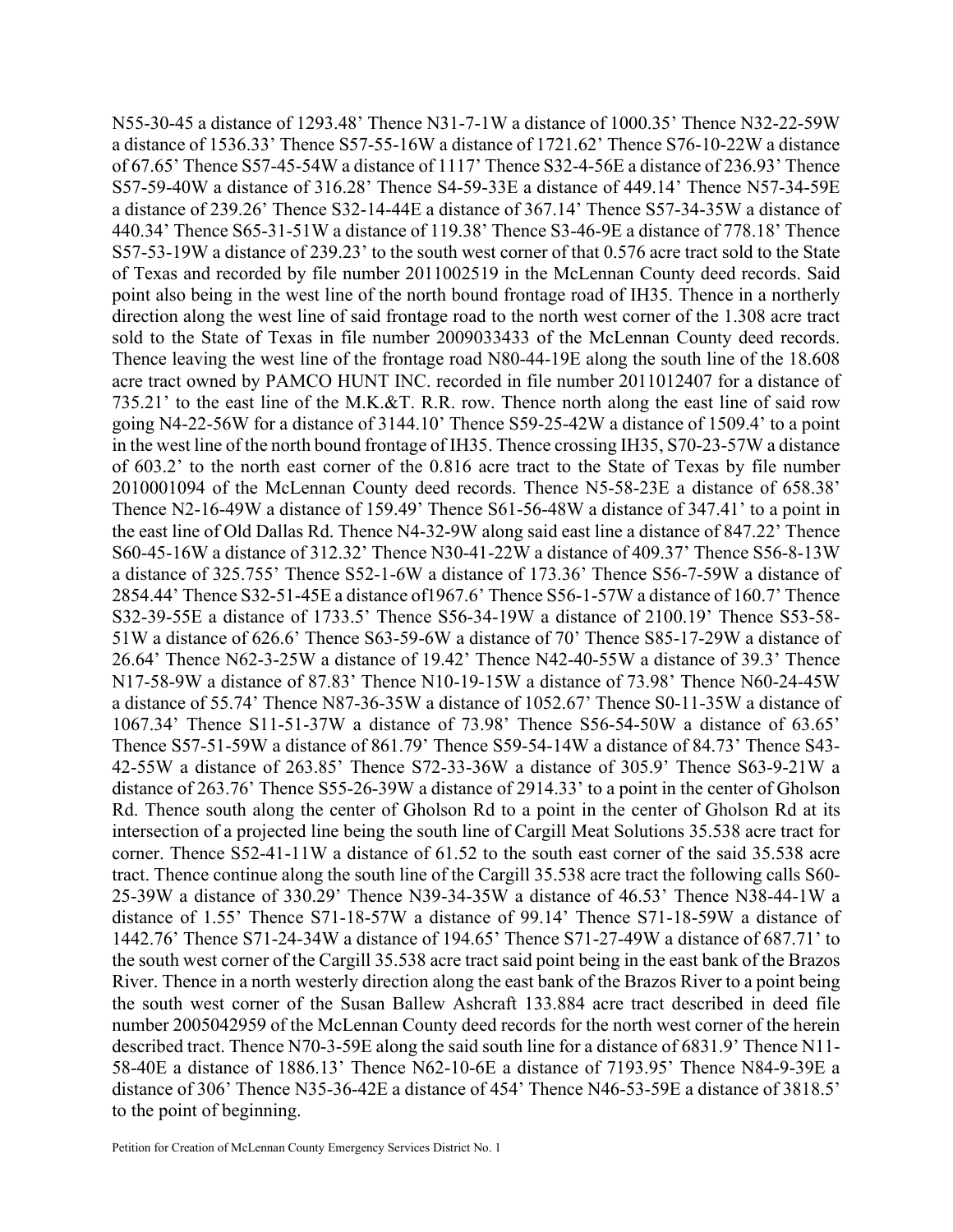**Exhibit A-1 Map of Proposed McLennan County Emergency Services District No. 1**



McLennan County Emergency District 1